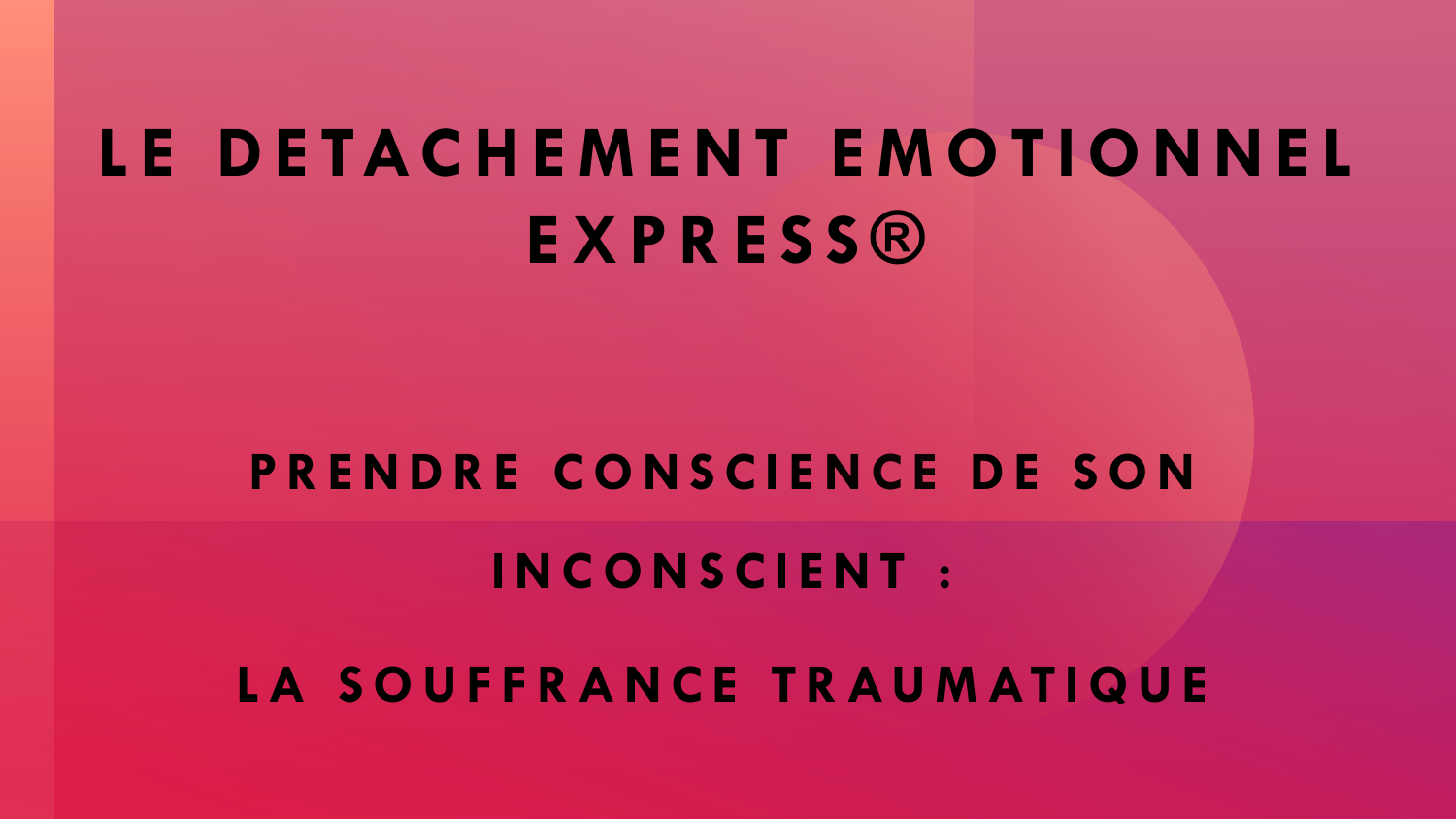### **LA FORCE DE L'INCONSCIENT**

**CONSCIENT TRAITEMENT COGNITIF MEMOIRES EXPLICITES DECLARATIVE, VERBALE EPISODIQUE SEMANTIQUE MEMOIRE DE TRAVAIL** 



**INCONSCIENT TRAITEMENT ANALOGIQUE MEMOIRES IMPLICITES EMOTIONNELLE PERCEPTIVE PROCEDURALE TRAUMATIQUE**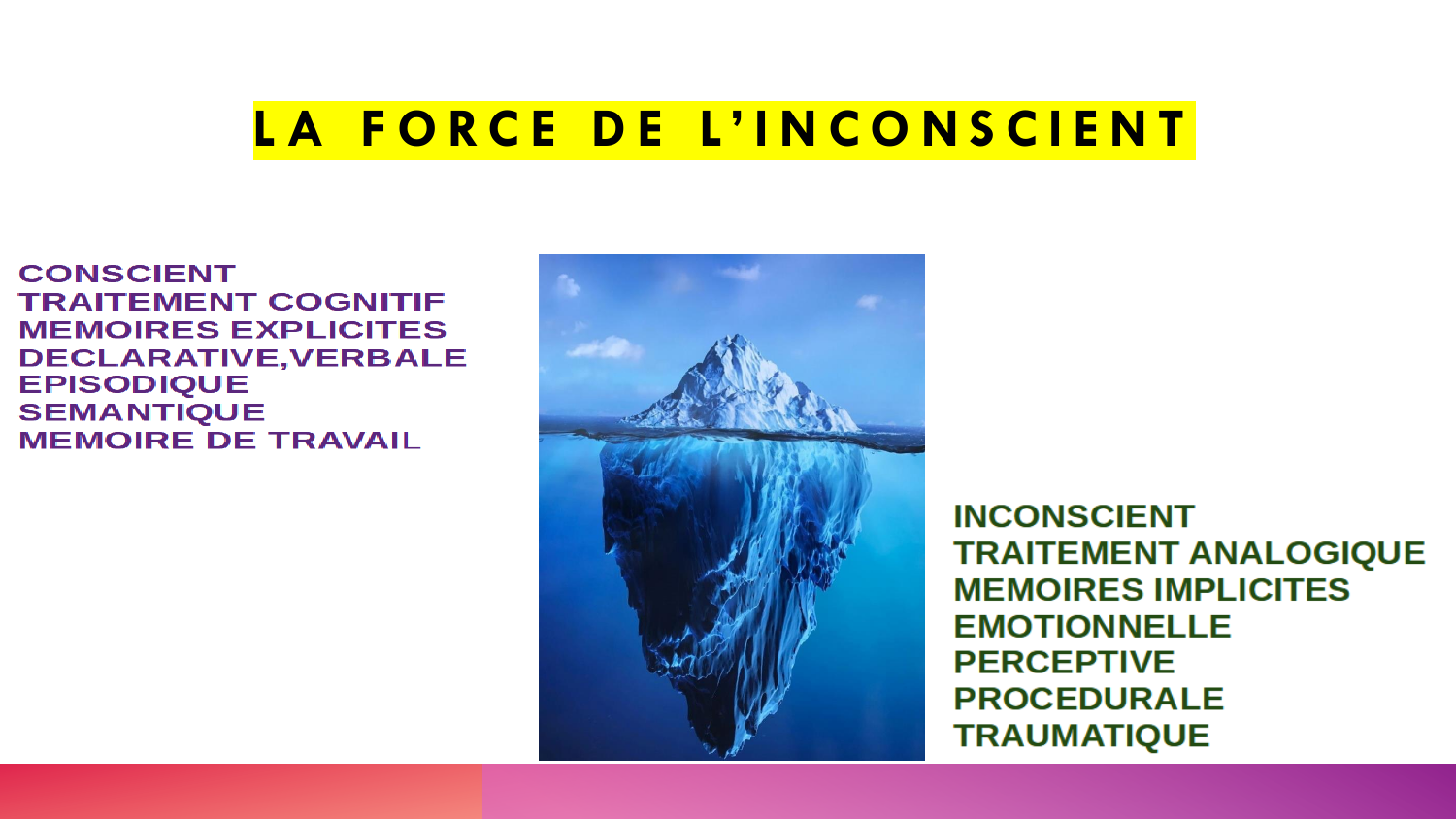### **L E S H E M I S P H E R E S C E R E B R A U X**

**CONSCIENT PROCESSUS LOGIQUES ET RATIONNELS**

**ANALYTIQUE SPECIFIQUE TEMPOREL**

**LANGAGE CHIFFRES ET LETTRES RELATION DE CAUSE A EFFET**

**RECONNAIT LA NEGATION**



**INCONSCIENT CERVEAU EMOTIONNEL ANALYSE DES INFORMATIONS NON VERBALES**

**AUTOMATISMES PHYSIOLOGIQUES COMPORTEMENTAUX EMOTIONNELS**

**GLOBAL INTEMPOREL ARTISTIQUE SYMBOLE**

**REGULATION DES FONCTIONS VITALES**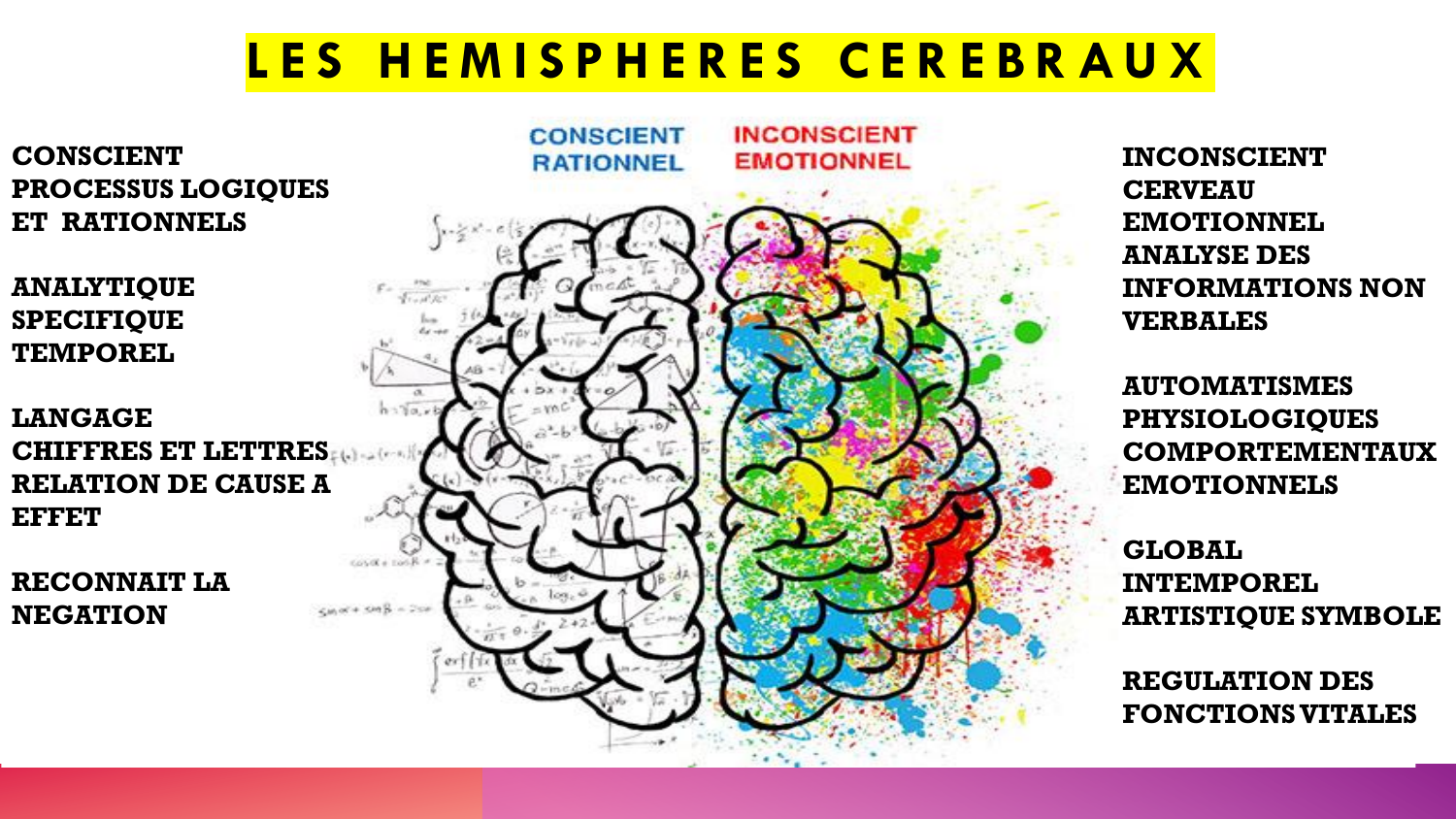# **CORTEX PREFRONTAL THALAMUS AMYGDALE HIPPOCAMPE**

### LE CIRCUIT DE LA PEUR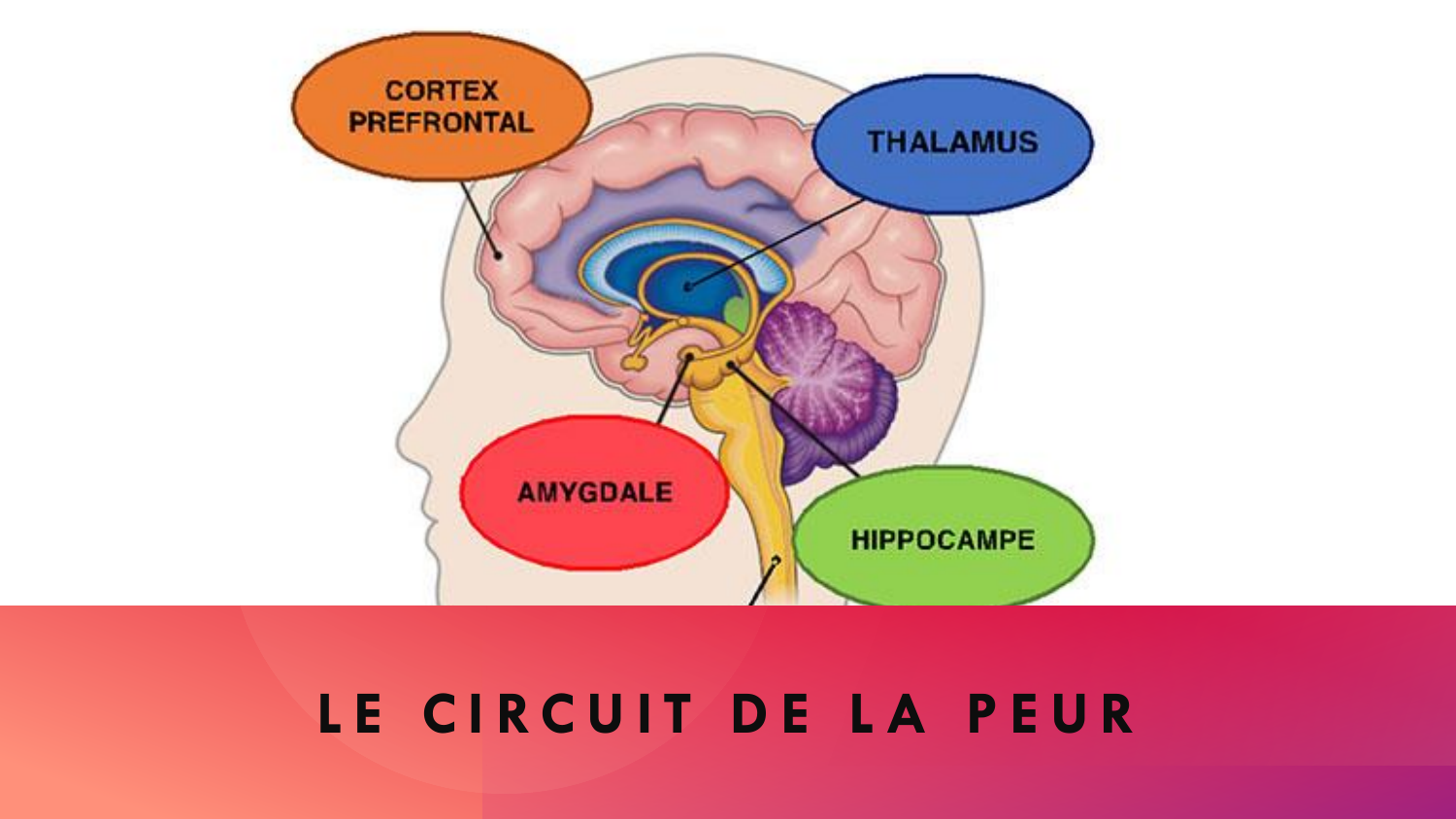## **L E M É M O I R E T R A U M AT I Q U E**

- · LES TRAUMATISMES SONT DES ÉVÈNEMENTS QUI M E N A C E N T L'INTÉGRITÉ PHYSIQUE ET PSYCHIQUE DE L'IN D I V I D U . ILS EN TRAÎNENT UNE SIDÉRATION.
- LORS D'UN DANGER SOUDAIN, L'AMYGDALE S' A L L U M E.
- LA RÉPONSE ÉMOTIONNELLE DE L'AMYGDALE ENTRAÎNE PLUSIEURS CONSÉQUENCES.
- · UNE RÉPONSE COMPORTEMENTALE (SURSAUT,  $ÉVITEMENT, FUITE, IMMOBILISATION)$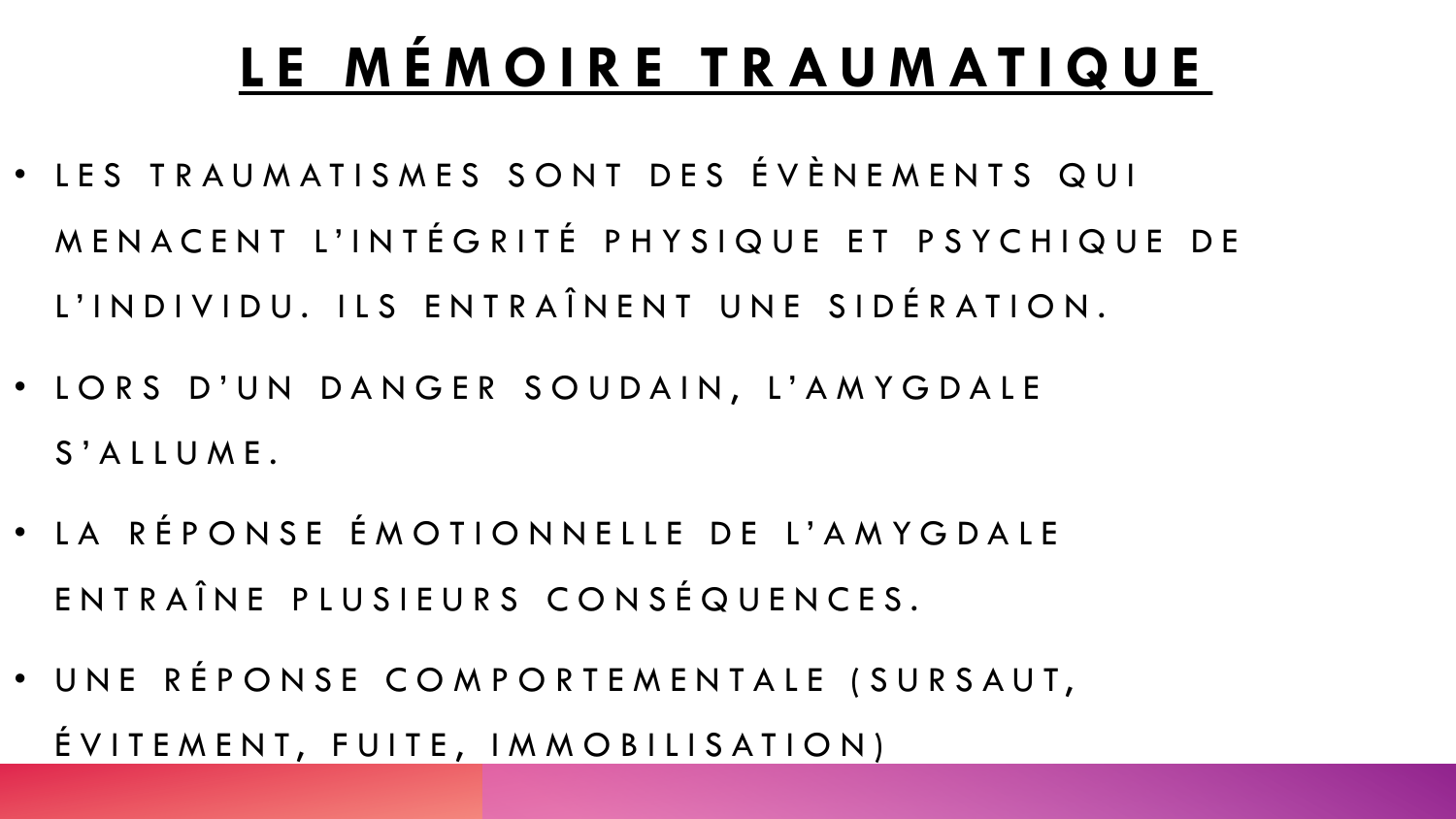- UNE RÉPONSE VÉGÉTATIVE PAR L'ACTIVATION DU SYSTÈME N E R V E U X A U T O N O M E S Y M P A T H I Q U E E T L A L I B É R A T I O N D E N E U R O T R A N S M E T T E U R S, A D R É N A L I N E E T N O R A D R É N A L I N E, PAR LES GLANDES SURRÉNALES.
- RÉPONSE ENDOCRINIENNE PAR L'AXE HYPOTHALAMO-H Y P O P H Y S O - S U R R É N A LI E N E T L A S É C R É T I O N D E C O R T I S O L
- RÉPONSE MOTIVATIONNELLE PAR ACTIVATION DU SYSTÈME DE LA RÉCOMPENSE ET LA LIBÉRATION DE LA DOPAMINE DE STINÉE À APPORTER UNE RÉPONSE MOTRICE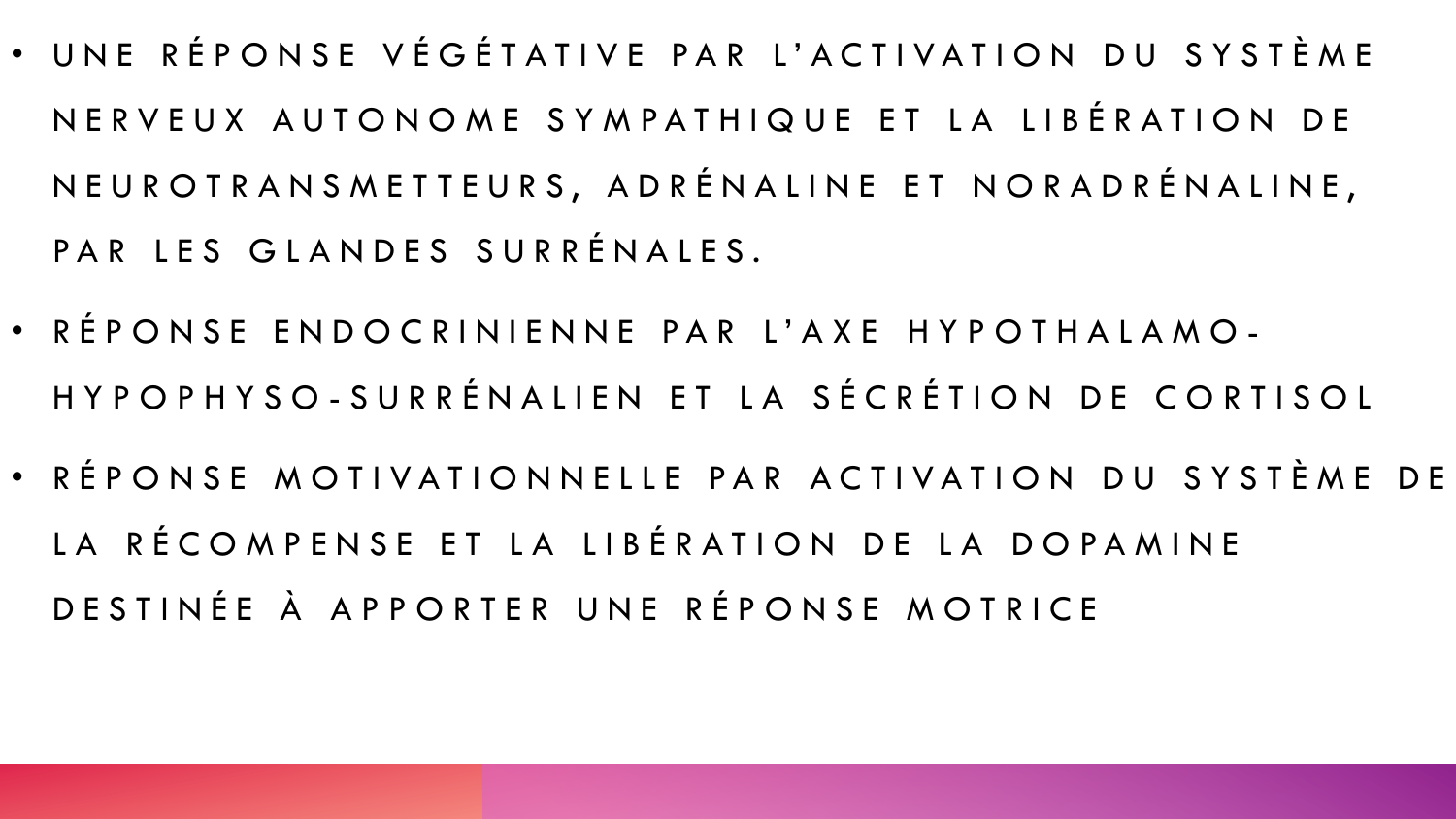- L'ANALYSE CORTICO-HIPPOCAMPIQUE PERMET DE MODULER LA RÉPONSE AMYGDALIENNE VOIRE DE L'ÉTEINDRE. LA MÉMOIRE ÉMOTIONNELLE EST ALORS INTÉGRÉE PAR L' HIP P O C A M P E, ELLE E S T T R A N S F O R M É E E N M É M O I R E E X P L I C I T E A U T O B I O G R A P H I E E T E N E X P É R I E N C E .
- SI LE STRESS EST AIGU ET INCONTRÔLÉ, LA SITUATION TRAUMATISANTE PERDURE, L'INDIVIDU SE RETROUVE EN ÉTAT DE SIDÉRATION, LE CIRCUIT CORTICO-HIPPOCAMPIQUE NE P E U T A LORS MODULER L'AMYGDALE QUI RESTE ACTIVÉE.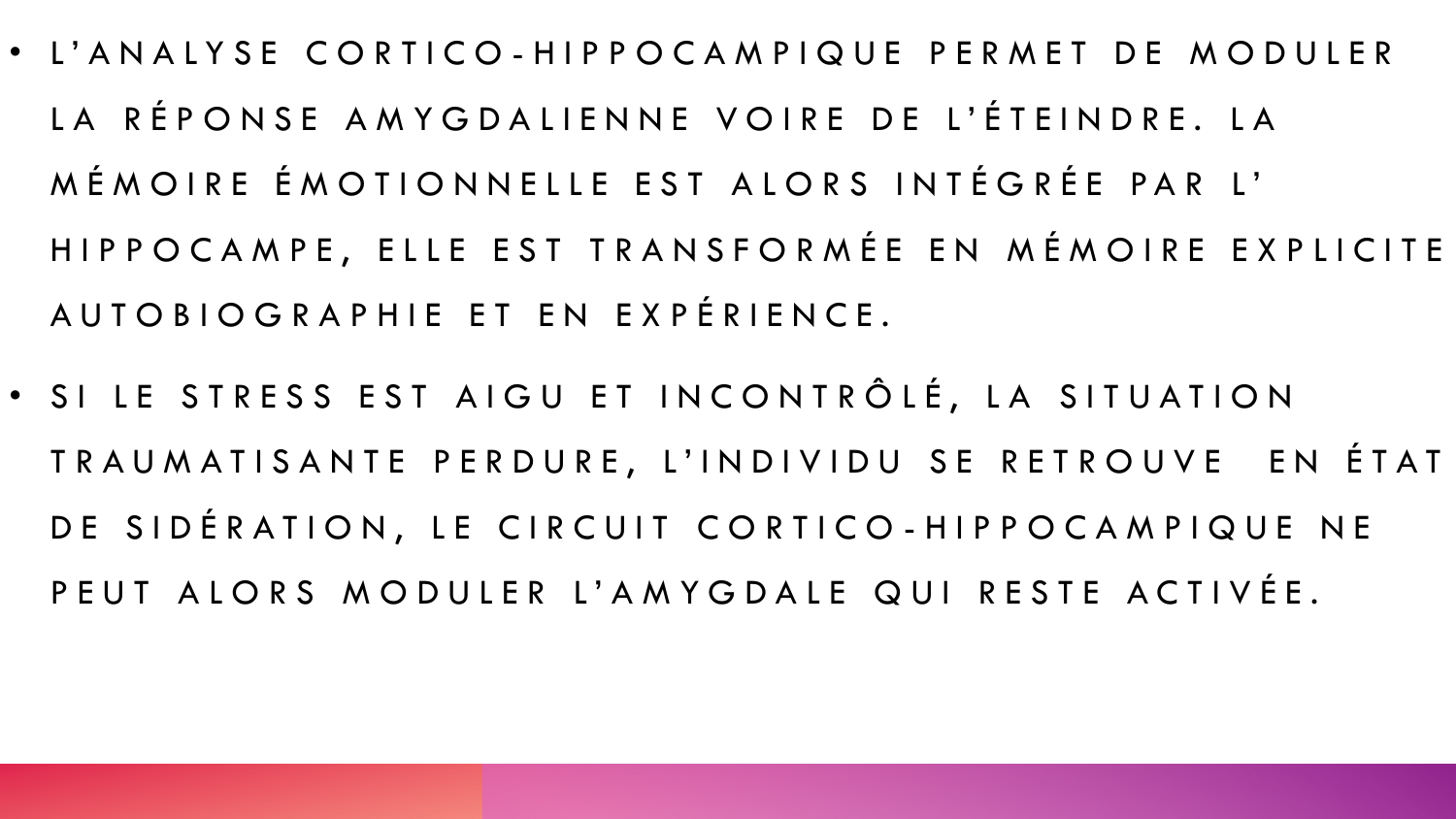- · IL RÉSULTE UN RISQUE VITAL POUR L'INDIVIDU
- · TOXICITÉ CARDIAQUE ET VASCULAIRE POUR L'EXCÈS D'A D RÉNALINE (IN FARCTUS DU MYOCARDE DE STRESS)
- · TOXICITÉ CÉRÉBRALE POUR L'EXCÈS DE CORTISOL (MORT N E U R O N A L E P A R A P O P T O S E )
- L'ACTIVITÉ INTENSE DE L'AMYGDALE FAIT DYSJONCTER LE S Y S T È M E L I M B I Q U E.
- · P R O D U C T I O N D E N E U R O M É D I A T E U R S, D R O G U E S E N D O R P H I N E S ( E F F E T K É T A M I N E )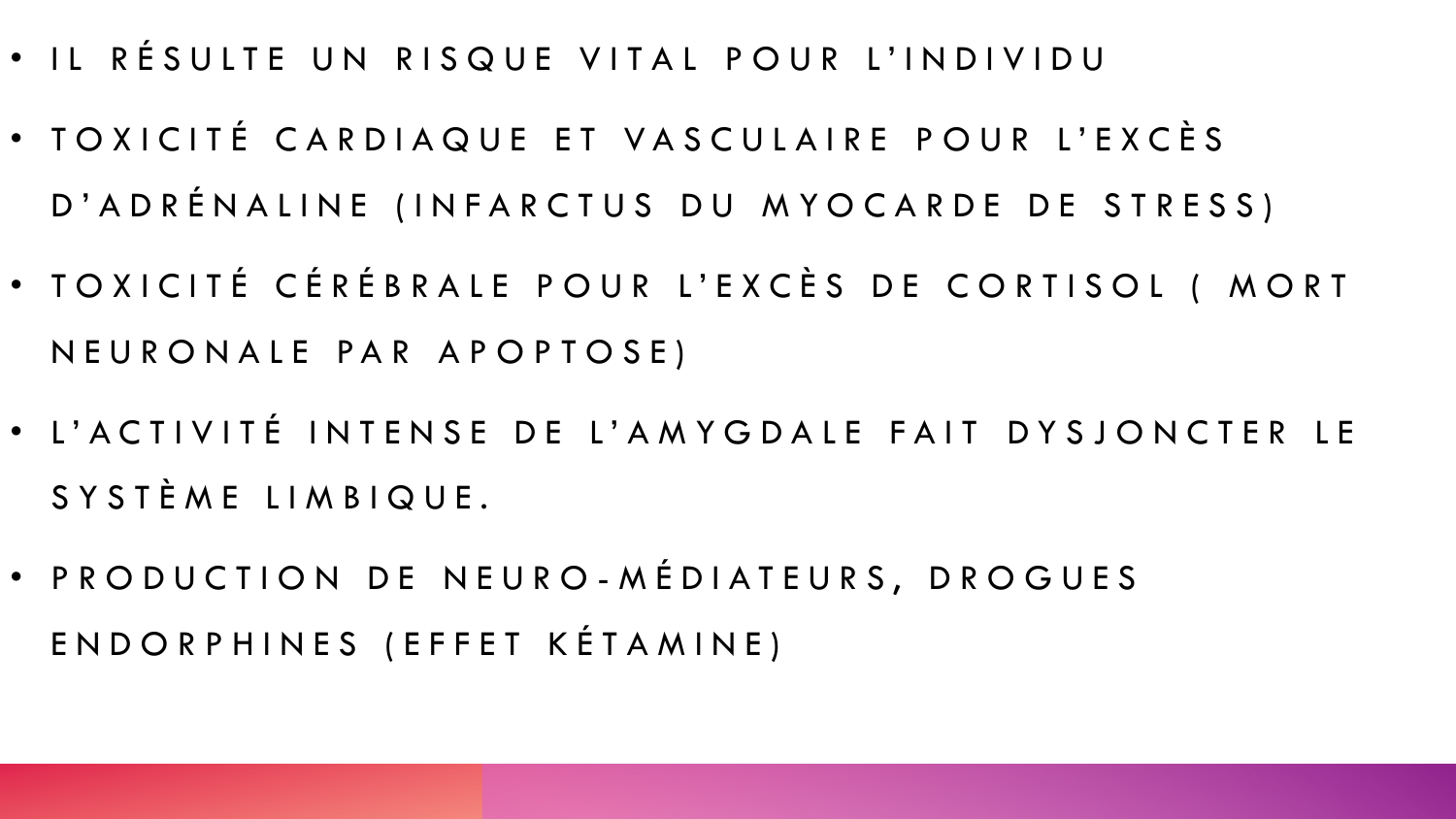- L'AMYGDALE S'ÉTEINT, LE RISQUE VITAL EST ÉCARTÉ
- · L'INDIVIDU VIT UNE ANALGÉSIE PHYSIQUE ET ÉMOTIONNELLE, C ' E S T **L A D I S S O C I A T I O N T R A U M A T I Q U E**
- LE CORTEX PRÉFONTAL ET L'HIPPOCAMPE SONT DÉ CONNECTÉS DE L'AMYGDALE
- L'ÉVÈNEMENT N'EST PAS INTÉGRÉ TOTALEMENT OU PARTIELLEMENT DANS LA MÉMOIRE AUTOBIOGRAPHIQUE
- · LA MÉMOIRE TRAUMATIQUE EST PIÉGÉE DANS LES A M Y G D A L E S H Y P E R S E N S I B L E S. E L L E S T C O N S T I T U É E D'IMAGES, FLASH-BACK, SENSATIONS ALGIQUES, PENSÉES, É MOTIONS NÉGATIVES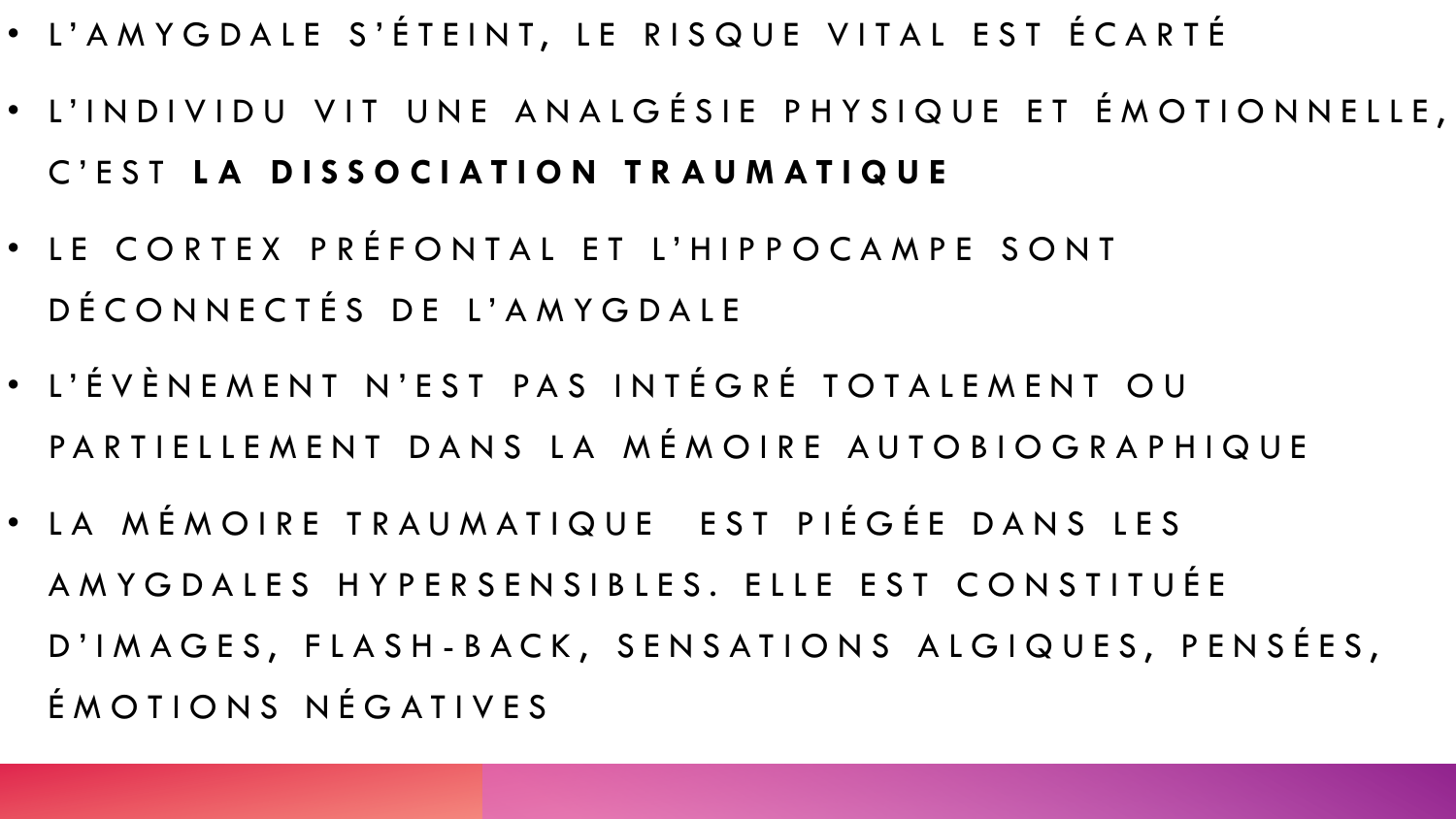### LE DETACHEMENT EMOTIONNEL EXPRESS®

- · LA TECHNIQUE CONSISTE À PLACER LA PERSONNE DANS UN ÉTAT DE CONSCIENCE MODIFIÉ PAR LA SATURATION DES SENS ( V I S U E L, A U D I T I F, S O M A T O - S E N S O R I E L )
- · LES STIMULATIONS BILATÉRALES ALTERNÉES PERMETTENT DE SO LLICITER LA MÉMOIRE AUTOBIOGRAPHIQUE (CHRISTMAN...2003), DE DIMINUER LA FRÉQUENCE CARDIAQUE ET RESPIRATOIRE PAR ACTIVATION DU SYSTÈME NERVEUX PARASYMPATHIQUE, ELLES PERMETTENT D'APPORTER UNE R E L A X A T I O N E T DÉ T E N T E .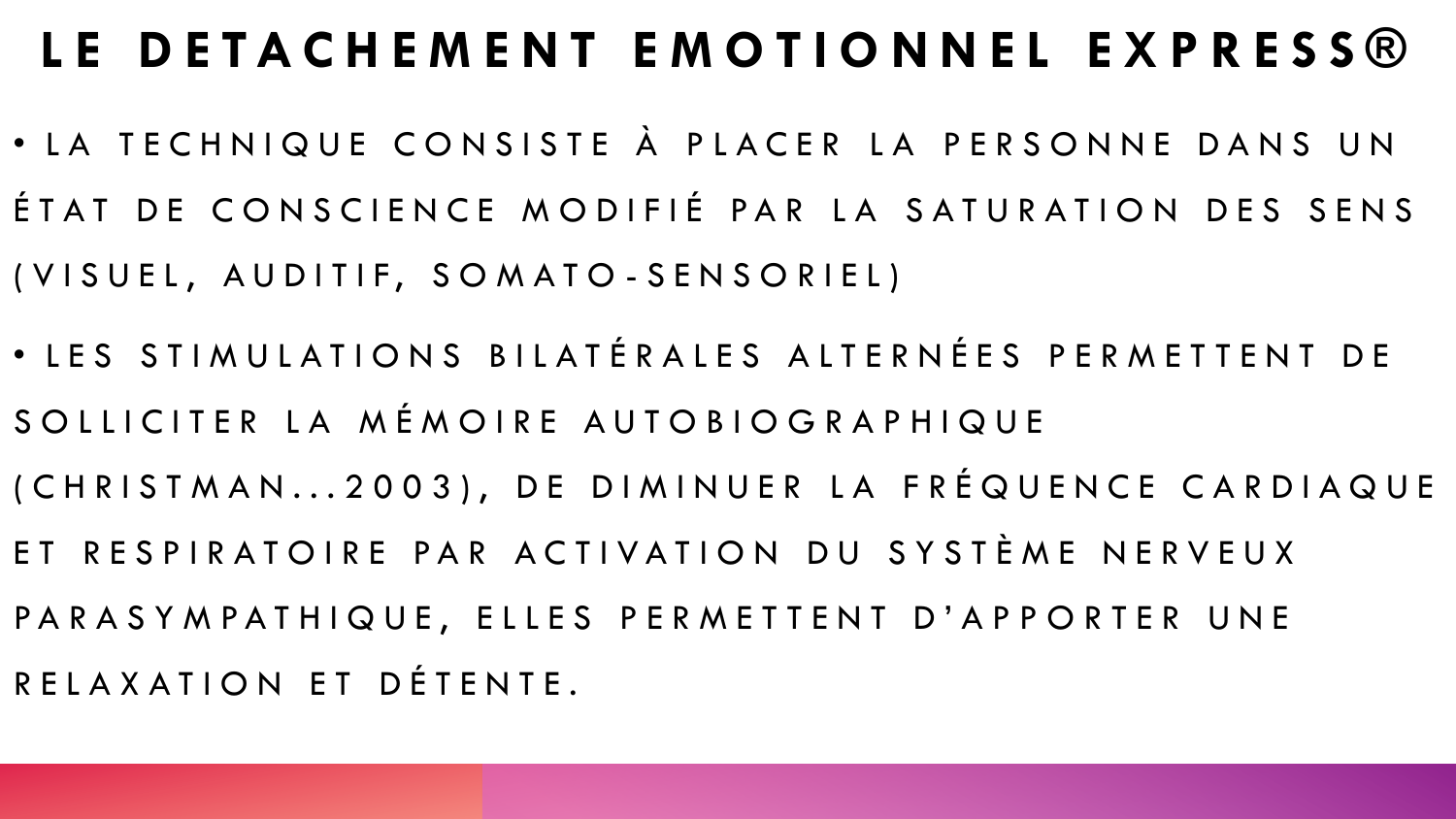- LES STIMULATIONS PERMETTENT L' INHIBITION DU SYSTÈME N E R V E U X S Y M P A T H I Q U E (E L O F S S O N . . 2 0 0 8 ) Q U I E S T SO LLICITÉ LORS D'UN ÉVÈNEMENT TRAUMATISANT
- IL S'AGIT DONC D'UNE THÉRAPIE PSYCHOCORPORELLE AYANT POUR OBJECTIF DE RÉTABLIR L'ÉQUILIBRE NEUROVÉGÉTATIF
- LE RYTHME DES STIMULATIONS BILATÉRALES ALTERNÉES EST SYNCHRONE AVEC L'ACTIVITÉ CÉRÉBRALE DURANT LE SOMMEIL PARADOXAL (SOMMEIL REM).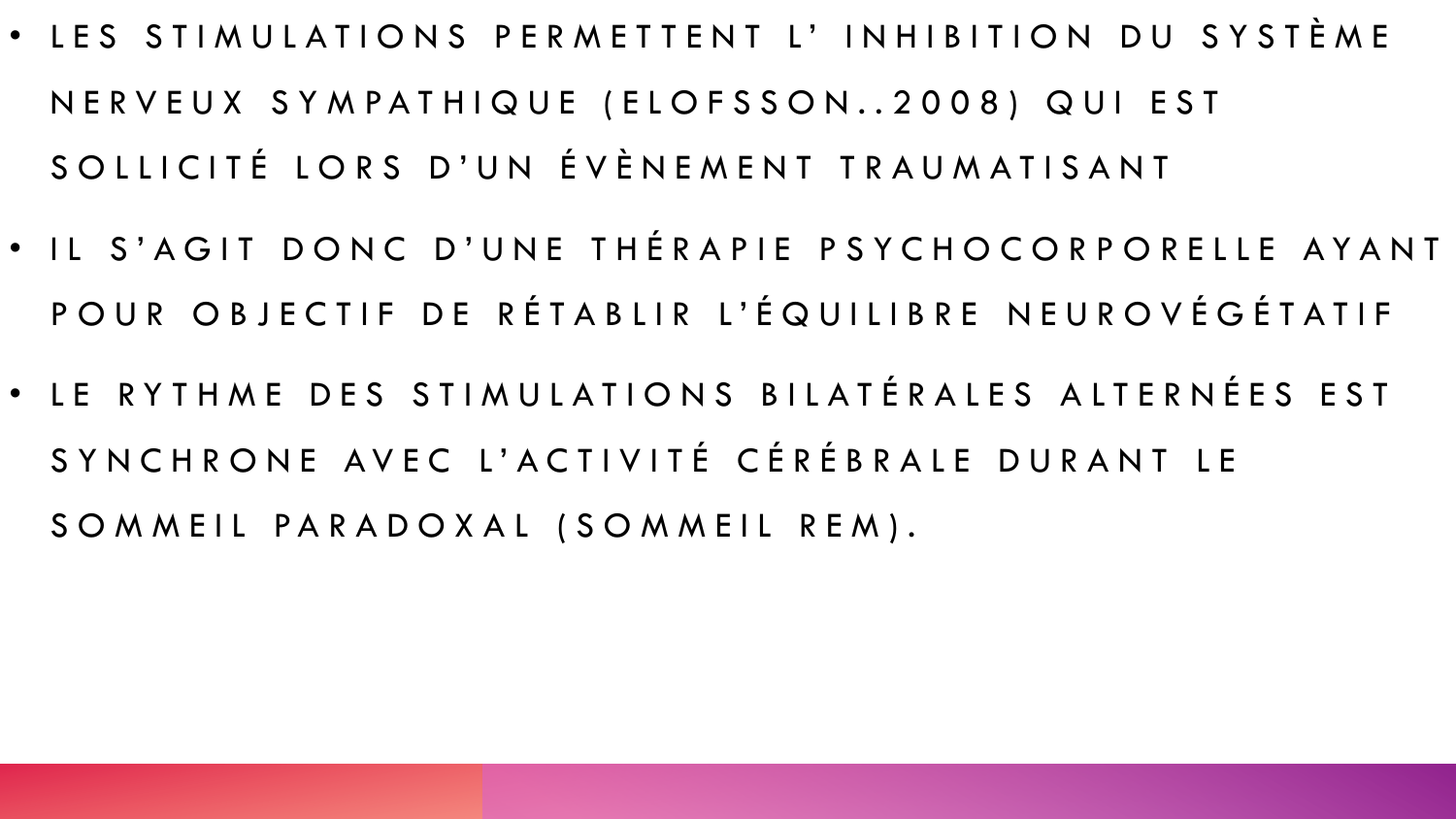- · LES STIMULATIONS ONT UNE FRÉQUENCE SIMILAIRE, À SAVOIR 04 À 07 HERTZ PAR SECONDE, AUX ONDES CÉRÉBRALES PARTICIPANT À LA MÉMORISATION DES VÉCUS DURANT CETTE PHASE REM. LE TRAITEMENT ANALOGIQUE EST UNIQUEMENT EN ACTION. LES NEURONES À NORADRÉNALINE ET LA SEROTONINE, INDISPENSABLE AU TRAITEMENT CONSCIENT, SONT INACTIFS DURANT LE REM
- · LA THÉRAPIE PERMET DE RÉASSOCIER LES INFORMATIONS CONTENUES PAR LES DEUX HÉMISPHÈRES, EN CONSCIENTISANT LE TRAUMATISME DANS UN CADRE THÉRAPEUTIQUE, AFIN QUE L'ÉVÈNEMENT PUISSE ÊTRE IN TÉGRÉ DANS LA MÉMOIRE AUTOBIOGRAPHIQUE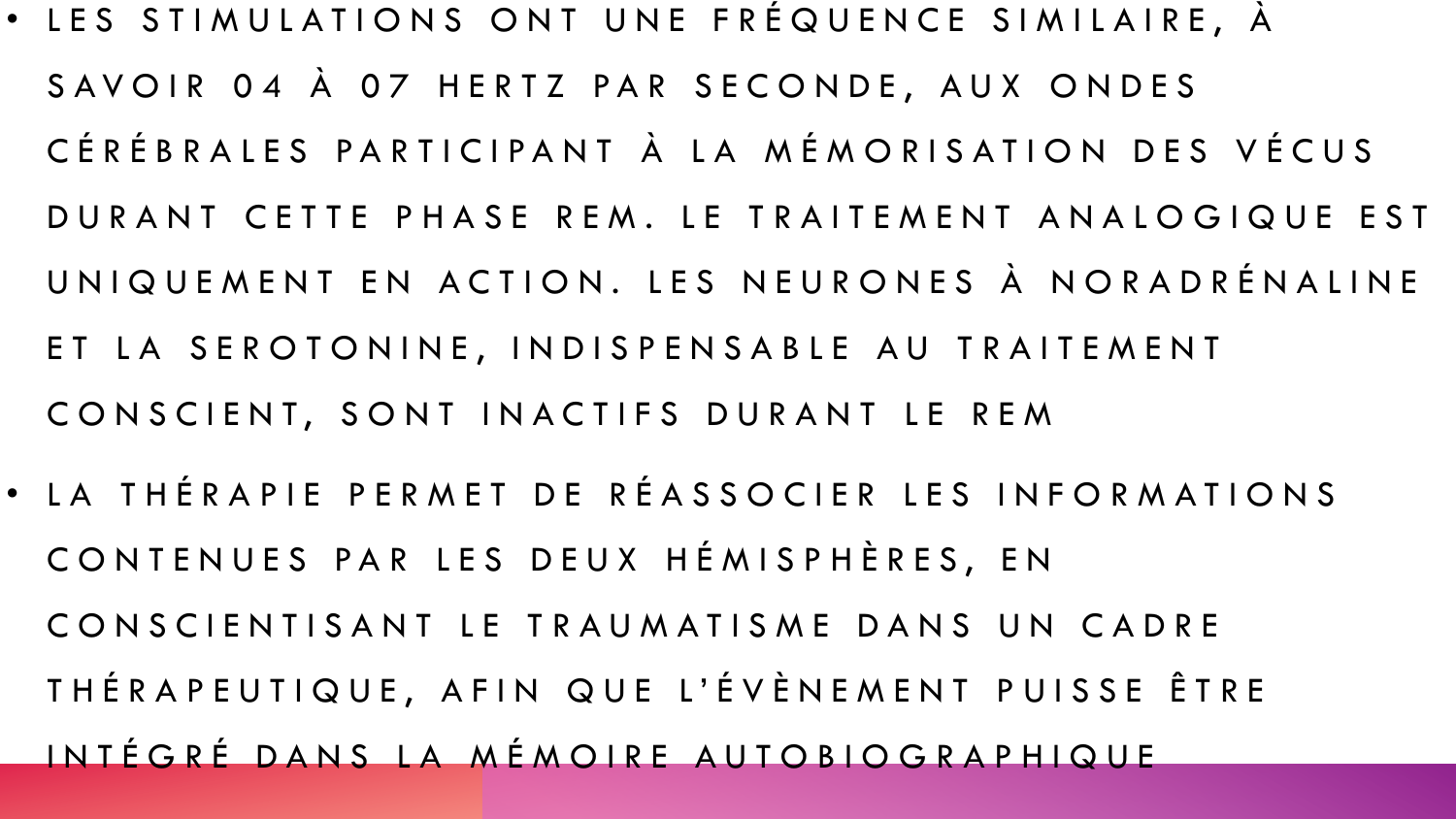• LE TRAVAIL COMMENCE EN MODE ASSOCIÉ ( JE SUIS VICTIME, JE SUBI), PUIS SE DÉROULE EN MODE DISSOCIÉ, ( J'ACCUEILLE, JE SUIS TÉMOIN DU RESSENTI SENSORIEL, S O M E S T H É S I Q U E )

• LE TRAVAIL SUR LES EVENEMENTS TRAUMATISANTS DOIT ETRE COMPLETE PAR UNE ETUDE DE LA STRUCTURE PSYCHIQUE D E FENSIVE CREE ENTRE LA NAISSANCE ET 5 ANS EN LIEN D I R E C T A V E C L E S D I T S E V E N E M E N T S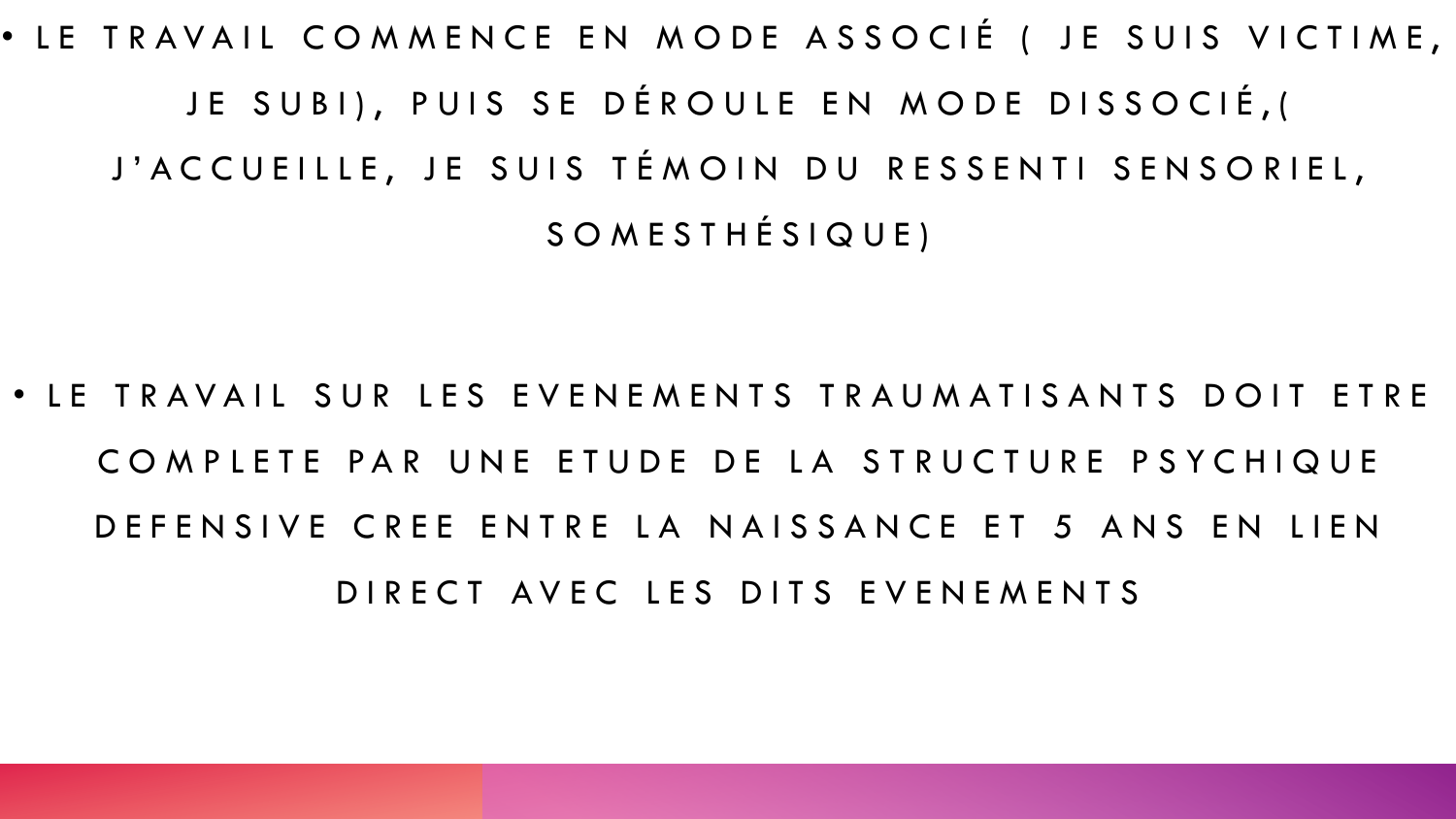### **L A S T R U C T U R E C A R A C T E R I E L L E D E F E N S I V E**

- W I L H E L M R E I C H **C U I R A S S E S C A R A C T É R I E L L E S**
- A L E X A N D E R L O W E N
- **· JOHN PIERRAKOS STRUCTURES CARACTÉRIELLES DÉFENSIVES**

**5 S T R U C T U R E S C A R A C T É R I E L L E S D É F E N S I V E S**

- **O R A L E = A B A N D O N**
- **S C H I Z O Ï D E = R E J E T**
- **P S Y C H O P A T H E A G R E S S I F = T R A H I S O N**
- **R I G I D E = I N J U S T I C E**
- **M A S O C H I S T E = H U M I L I A T I O N**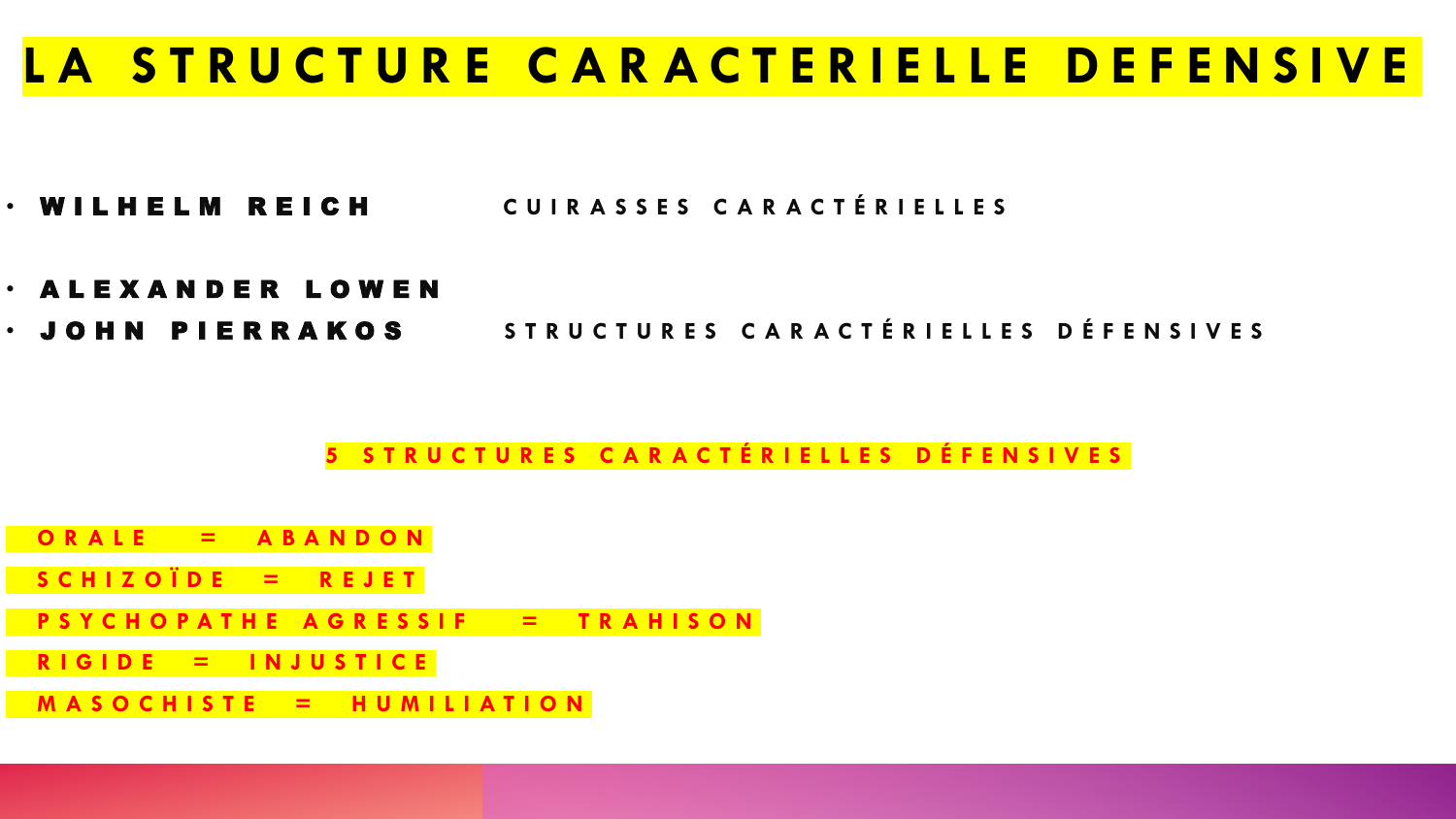- **C A R A C T È R E S C H I Z O Ï D E** : É T A P E P R É N A T A L E / P O S T N A T A L E
- **C A R A C T È R E O R A L** : D É B U T D E V I E À 1 ½ A N
- <mark>CARACTÈRE PSYCHOPATHE</mark> : PÉRIODE INTERMÉDIAIRE 1 ½ AN À 3 A N S
- <mark>CARACTÈRE MASOCHISTE</mark> : PÉRIODE INTERMÉDIAIRE 1 ½ AN À 3 A N S
- <mark>CARACTÈRE RIGIDE</mark> : PÉRIODE ŒDIPIENNE 3 À 5 AN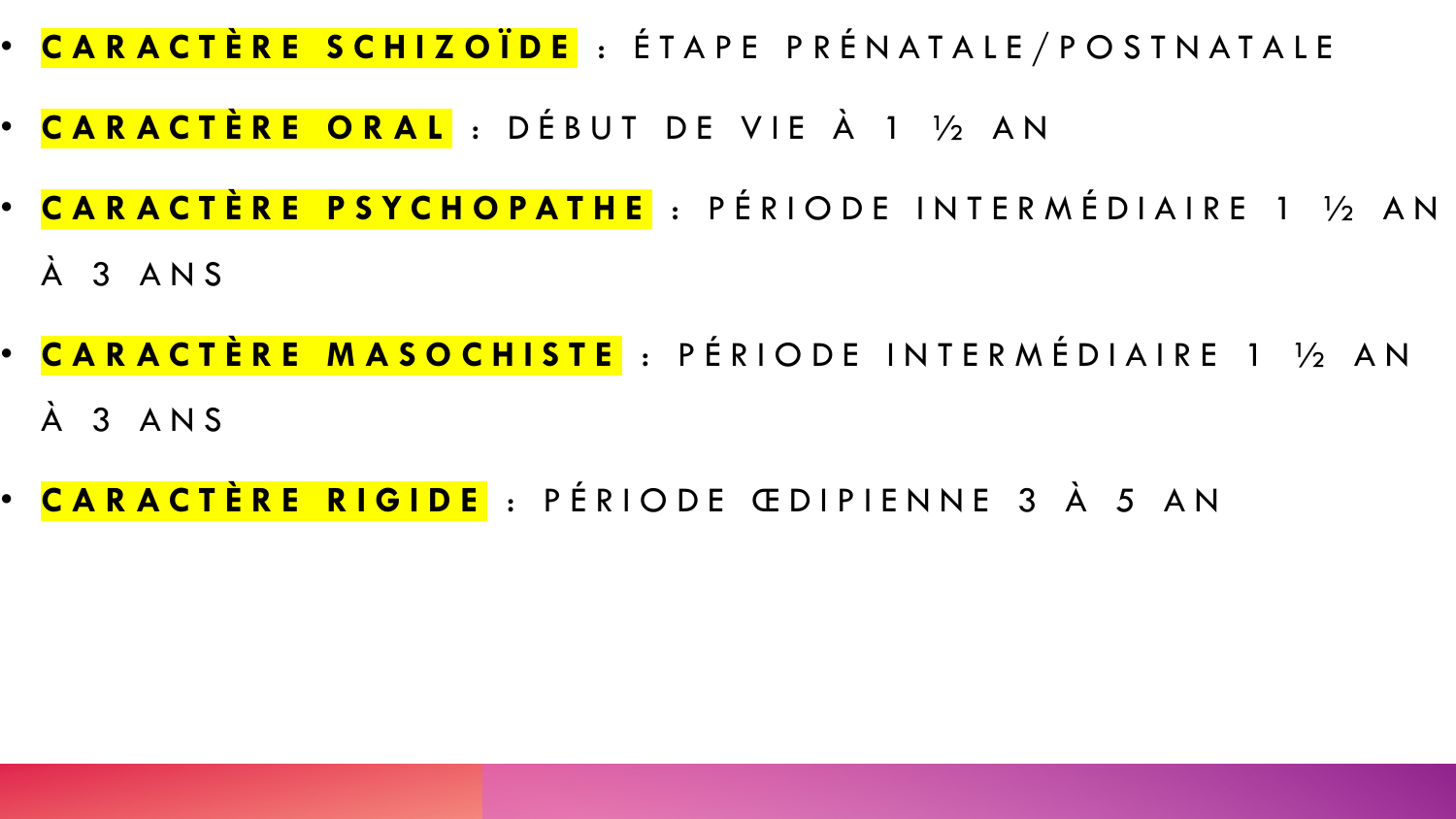#### **B L E S S U R E D E R E J E T**

#### **C A R A C T É R I S T I Q U E S**

F U Y A N T T I M I D E R Ê V E U R A R T I S T E I N V I S I B L E D I F F É R E N T

#### **P E U R S**

DU REJET DE LA PANIQUE DE S'INCARNER DE VIVRE POUR SOI

EXPÉRIMENTATION AVEC LE PARENT DU MÊME SEXE B E S O I N D ' **A P P A R T E N A N C E**

#### **C R O Y A N C E S**

JE SUIS NUL JE SUIS DIFFÉRENT POUR MOI, CE N'EST PAS IMPORTANT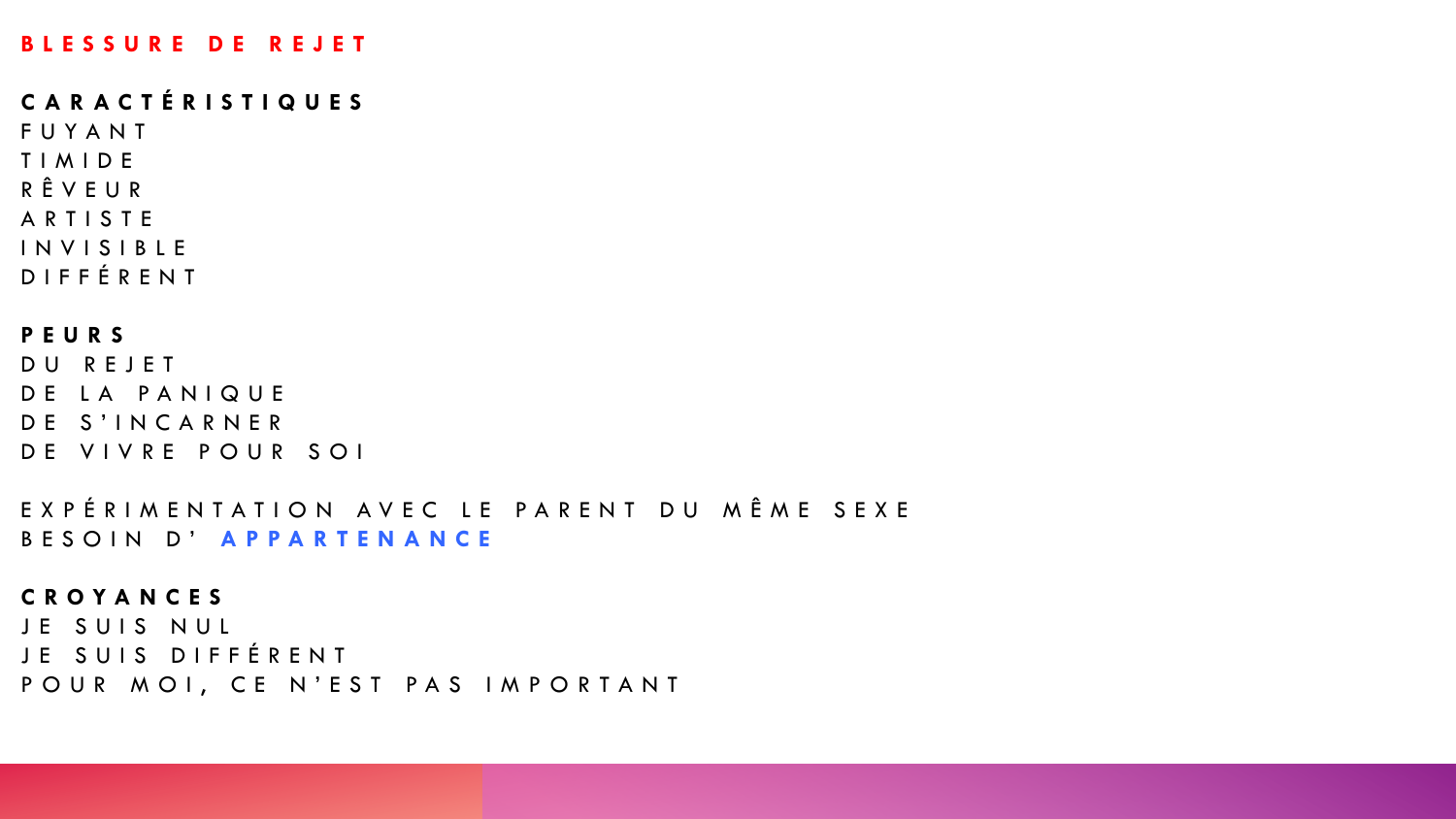#### **B L E S S U R E D ' A B A N D O N**

**C A R A C T É R I S T I Q U E S** D É P E N D A N T A D D I C T I N S A T I S F A I T A S P I R E À L A V I E VEUT TOUT, TOUT DE SUITE

#### **P E U R S**

DE L'ABANDON DE MANQUER DE LA SOLITUDE

EXPÉRIMENTATION AVEC LE PARENT DU SEXE OPPOSÉ B E S O IN D' A M O UR

#### **C R O Y A N C E S**

PERSONNE NE M'AIME JE N'AI PAS ASSEZ TOUT M'EST DÛ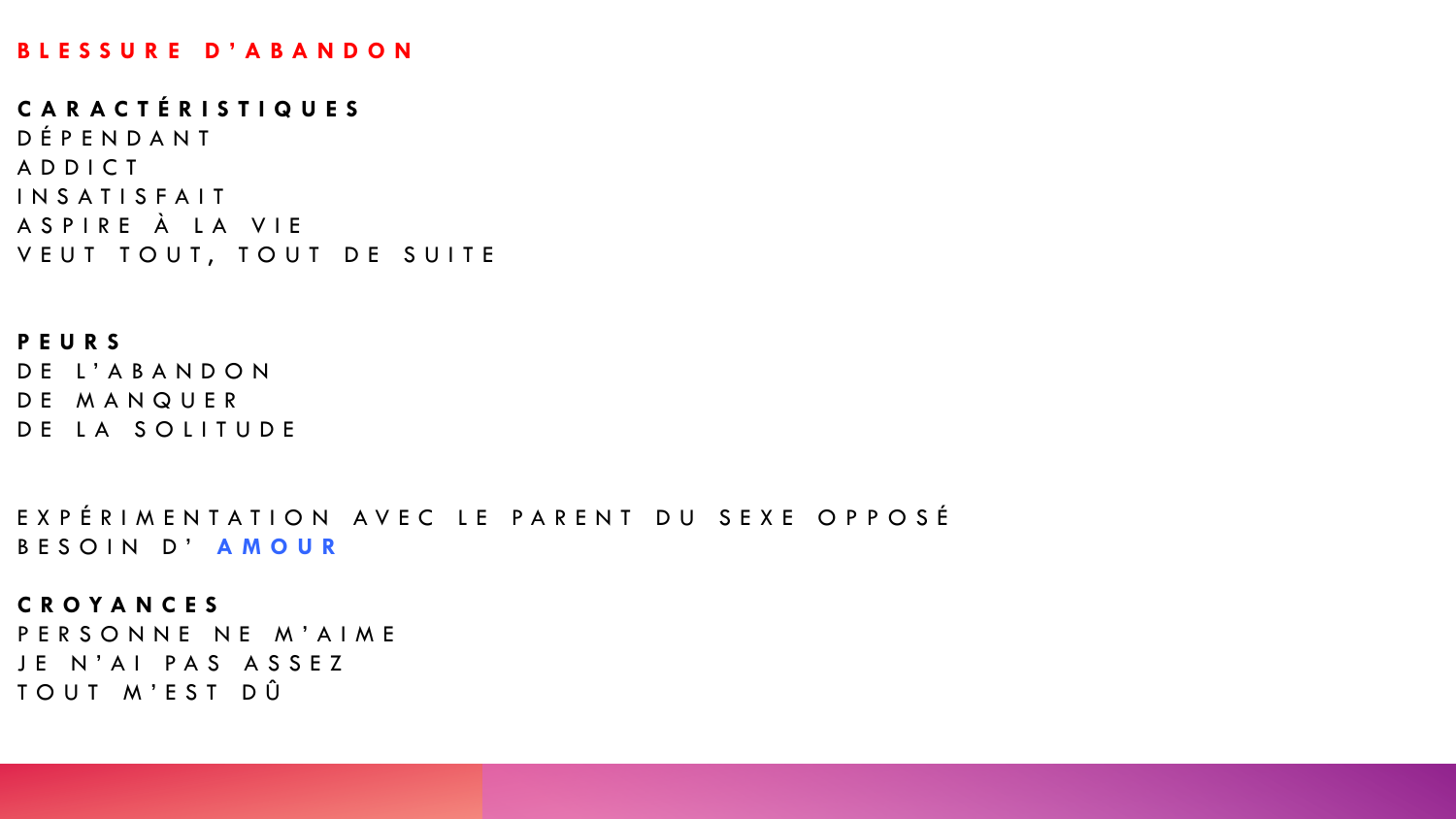#### **B L E S S U R E D E T R A H I S O N**

**C A R A C T É R I S T I Q U E S** C O N T R Ô L A N T M A N I P U L A T E U R INSPIRE LA CONFIANCE TOUJOURS DANS LE MENTAL P R E N D L E P O U V O I R S É D U C T E U R

**P E U R S** DE LA TRAHISON DE LÂCHER-PRISE DE FAIRE CONFIANCE DE PERDRE LE CONTRÔLE

E X P É R I M E N T A T I O N A V E C L E P A R E N T D U S E X E O P P O S É B E S O IN DE CONFIANCE

**C R O Y A N C E S**

LA VIE EST UN COMBAT JE DOIS LUTTER POUR VIVRE SI JE NE CONTRÔLE PAS TOUT, JE RISQUE D'ÊTRE TRAHI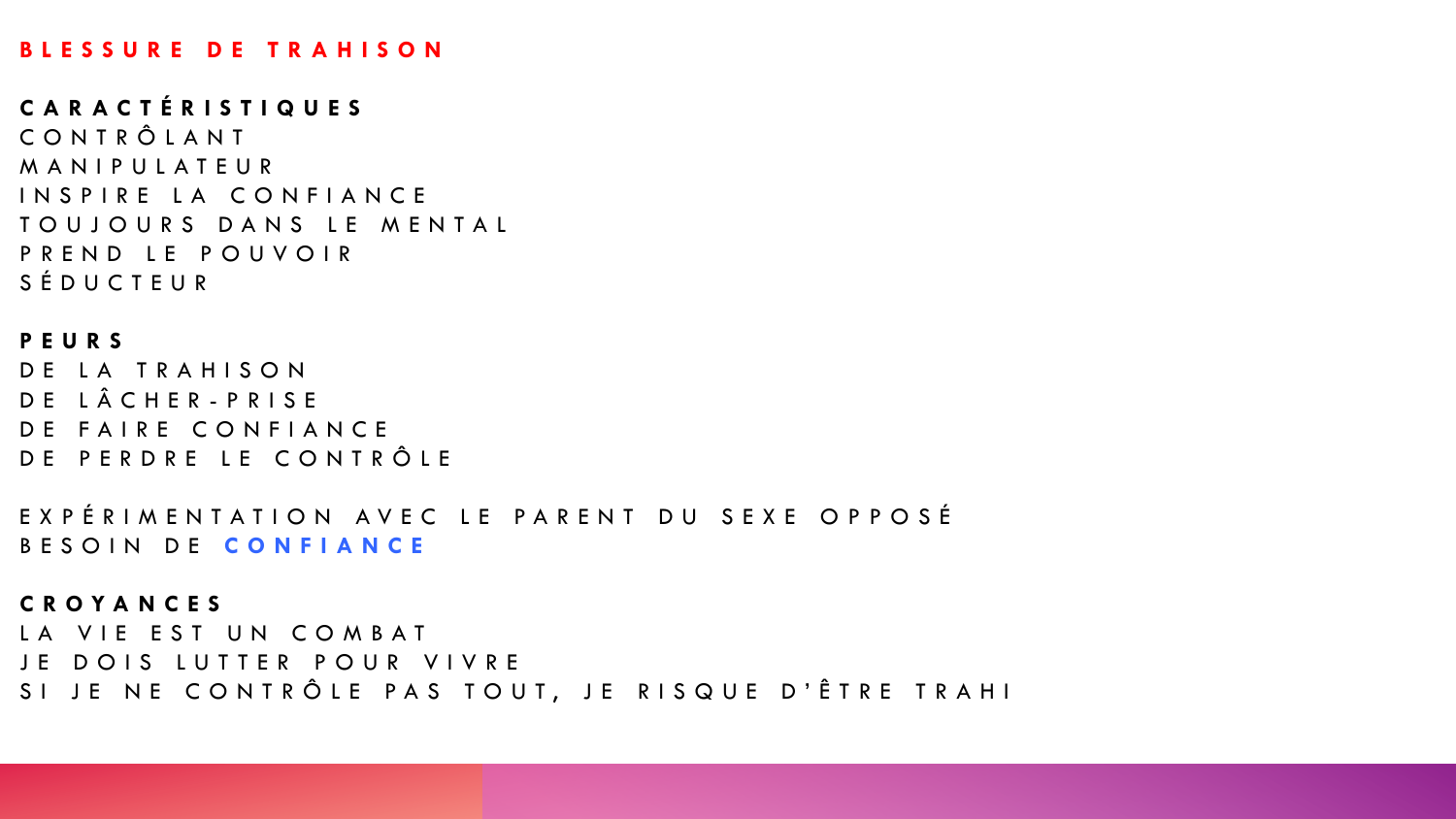#### **B L E S S U R E D** ' **H U M I L I A T I O N**

**C A R A C T É R I S T I Q U E S** P R E N D D E S R E S P O N S A B I LITÉS Q UI N E LUI A P P A R T I E N T P A S B E S O I N D'Ê T R E V U HONTE DÉGOUT M A S O C H I S T E H U M O U R

**P E U R S** DE L'INTRUSION D ' Ê T R E C O N T R Ô L É DE SE PERDRE D ' Ê T R E L I B R E

E X P É R I M E N T A T I O N A V E C L E P A R E N T Q U I ÉLÈ V E O U L'É DU C A T E U R B E S O I N D E **R E S P E C T**

**C R O Y A N C E S** JE NE LE MÉRITE PAS JE N'EN SUIS PAS DIGNE